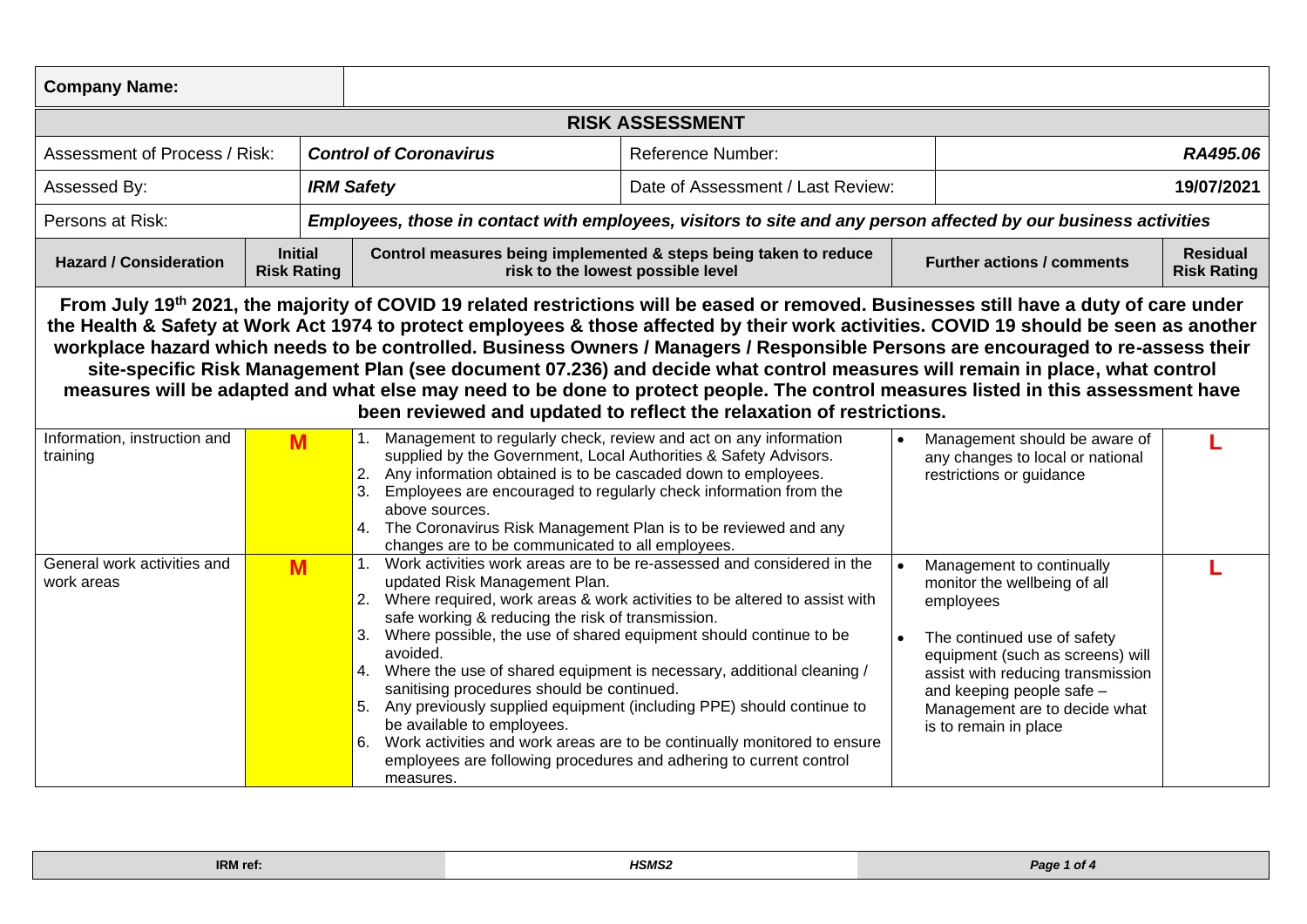| <b>RISK ASSESSMENT</b>            |                                      |                                                                                                                                                                                                                                                                                                                                                                                                                                                                                                                                                                                                                                                           |                                                                                                                                                                                                                                                                                                                                                                                                                                                                                            |                        |                                                                                                                                                                                                                                       |                                       |  |  |
|-----------------------------------|--------------------------------------|-----------------------------------------------------------------------------------------------------------------------------------------------------------------------------------------------------------------------------------------------------------------------------------------------------------------------------------------------------------------------------------------------------------------------------------------------------------------------------------------------------------------------------------------------------------------------------------------------------------------------------------------------------------|--------------------------------------------------------------------------------------------------------------------------------------------------------------------------------------------------------------------------------------------------------------------------------------------------------------------------------------------------------------------------------------------------------------------------------------------------------------------------------------------|------------------------|---------------------------------------------------------------------------------------------------------------------------------------------------------------------------------------------------------------------------------------|---------------------------------------|--|--|
| Assessment of Process / Risk:     |                                      | <b>Control of Coronavirus</b>                                                                                                                                                                                                                                                                                                                                                                                                                                                                                                                                                                                                                             | <b>Reference Number:</b>                                                                                                                                                                                                                                                                                                                                                                                                                                                                   |                        | RA495.06                                                                                                                                                                                                                              |                                       |  |  |
| <b>IRM Safety</b><br>Assessed By: |                                      |                                                                                                                                                                                                                                                                                                                                                                                                                                                                                                                                                                                                                                                           | Date of Assessment / Last Review:                                                                                                                                                                                                                                                                                                                                                                                                                                                          |                        |                                                                                                                                                                                                                                       | 19/07/2021                            |  |  |
| Persons at Risk:                  |                                      |                                                                                                                                                                                                                                                                                                                                                                                                                                                                                                                                                                                                                                                           | Employees, those in contact with employees, visitors to site and any person affected by our business activities                                                                                                                                                                                                                                                                                                                                                                            |                        |                                                                                                                                                                                                                                       |                                       |  |  |
| <b>Hazard / Consideration</b>     | <b>Initial</b><br><b>Risk Rating</b> | Control measures being implemented & steps being taken to reduce<br>risk to the lowest possible level                                                                                                                                                                                                                                                                                                                                                                                                                                                                                                                                                     |                                                                                                                                                                                                                                                                                                                                                                                                                                                                                            |                        | <b>Further actions / comments</b>                                                                                                                                                                                                     | <b>Residual</b><br><b>Risk Rating</b> |  |  |
| Social distancing                 | M                                    | 1. Any previous control measures related to social distancing, which are<br>be -<br>Limiting the number of people on site<br>$\bullet$<br>Keeping altered access / egress points<br>Keeping one-way systems in place<br>Keeping altered work areas / relocated workstations<br>Keeping occupancy limits in relevant areas<br>Utilising electronic devices etc. for communication<br>Keeping signs, notices and posters on display<br>2. Meetings, gatherings and customer / member of the public access<br>review.<br>3. Any information regarding social distancing, which is relevant to<br>employees, customers, visitors etc. should be communicated. | seen as required by Management, should remain in place. These may<br>Keeping sign in / out procedures, including temperature checks<br>should continue to be assessed as part of the Risk Management Plan                                                                                                                                                                                                                                                                                  | $\bullet$<br>$\bullet$ | If preferred, employees / visitors<br>should continue to wear face<br>coverings<br>Management should discuss any<br>concerns related to social<br>distancing / close contact with<br>others with each employee and<br>act accordingly |                                       |  |  |
| Hygiene / cleanliness             | M                                    | may be -<br>$\bullet$<br>areas<br>areas and of work equipment<br>spread<br>$\bullet$<br>ensure adequate supplies are available<br>$\bullet$<br>hygiene practices<br>2. Following notification to the Company of a positive test of a person who<br>has been on the premises (employee or others) a deep clean of the<br>work area / premises should be considered.                                                                                                                                                                                                                                                                                        | Any previous control measures related to hygiene / cleanliness, which<br>are seen as required by Management, should remain in place. These<br>Keeping the additional hygiene / sanitising stations in the relevant<br>Continuing with a robust cleaning / sanitising regime in work<br>Keeping items / equipment away which may increase the risk of<br>Continuing with regular checks of hygiene provisions / stations to<br>Keeping any displayed posters / notices which remind of good |                        | All persons should ensure they<br>regularly wash or sanitise their<br>hands & continue to observe<br>good personal hygiene<br>standards                                                                                               |                                       |  |  |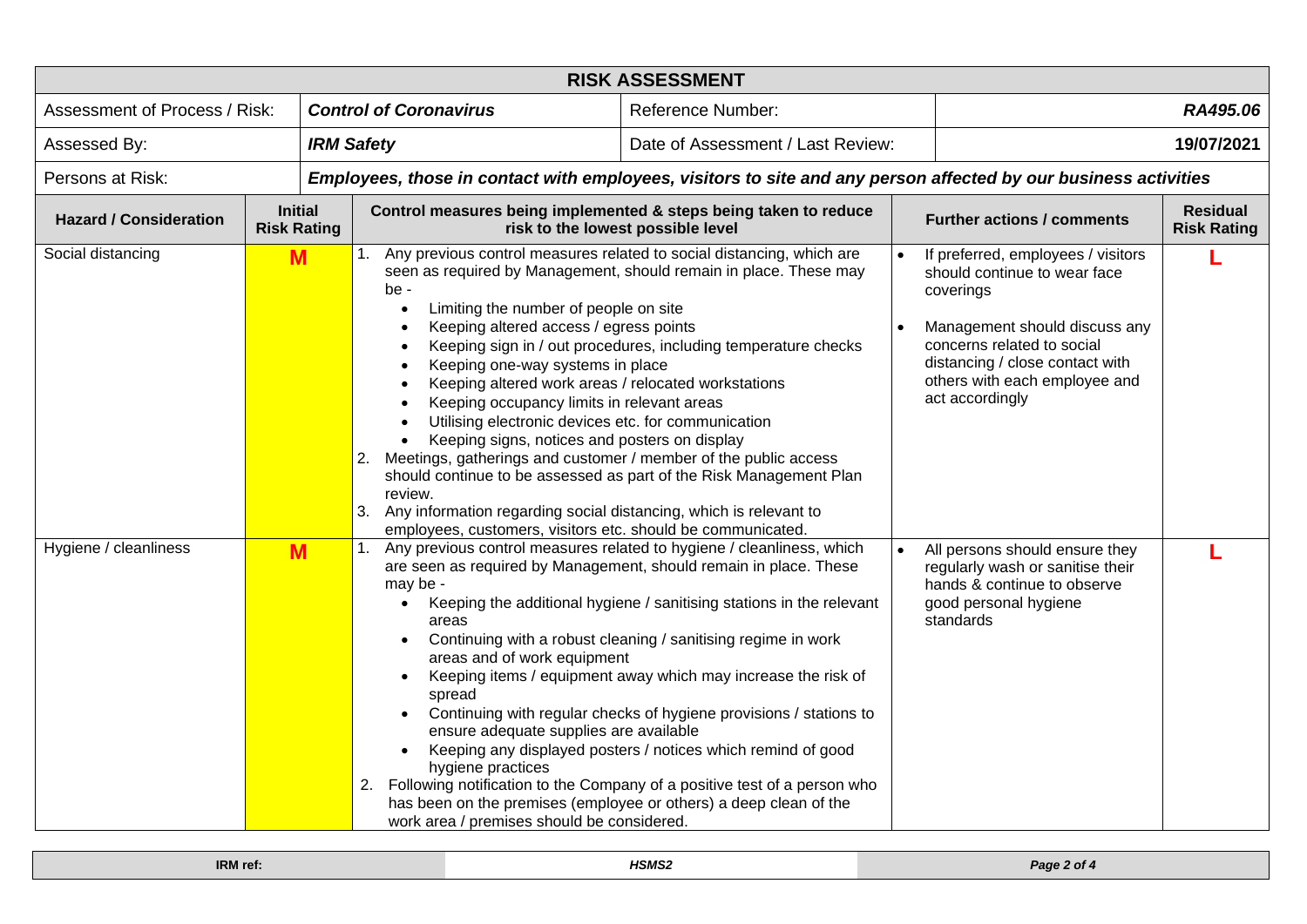| <b>RISK ASSESSMENT</b>                                              |                                      |                               |                                                                                                                                                                                                                                                                                                                                                                                                                                                                                                                                                                                                                              |                                                                                                                                                                                                                                                                                                        |           |                                                                                                                           |                                       |  |  |
|---------------------------------------------------------------------|--------------------------------------|-------------------------------|------------------------------------------------------------------------------------------------------------------------------------------------------------------------------------------------------------------------------------------------------------------------------------------------------------------------------------------------------------------------------------------------------------------------------------------------------------------------------------------------------------------------------------------------------------------------------------------------------------------------------|--------------------------------------------------------------------------------------------------------------------------------------------------------------------------------------------------------------------------------------------------------------------------------------------------------|-----------|---------------------------------------------------------------------------------------------------------------------------|---------------------------------------|--|--|
| Assessment of Process / Risk:                                       |                                      | <b>Control of Coronavirus</b> |                                                                                                                                                                                                                                                                                                                                                                                                                                                                                                                                                                                                                              | <b>Reference Number:</b>                                                                                                                                                                                                                                                                               |           | RA495.06                                                                                                                  |                                       |  |  |
| Assessed By:                                                        |                                      | <b>IRM Safety</b>             |                                                                                                                                                                                                                                                                                                                                                                                                                                                                                                                                                                                                                              | Date of Assessment / Last Review:                                                                                                                                                                                                                                                                      |           | 19/07/2021                                                                                                                |                                       |  |  |
| Persons at Risk:                                                    |                                      |                               | Employees, those in contact with employees, visitors to site and any person affected by our business activities                                                                                                                                                                                                                                                                                                                                                                                                                                                                                                              |                                                                                                                                                                                                                                                                                                        |           |                                                                                                                           |                                       |  |  |
| <b>Hazard / Consideration</b>                                       | <b>Initial</b><br><b>Risk Rating</b> |                               | Control measures being implemented & steps being taken to reduce<br>risk to the lowest possible level                                                                                                                                                                                                                                                                                                                                                                                                                                                                                                                        |                                                                                                                                                                                                                                                                                                        |           | <b>Further actions / comments</b>                                                                                         | <b>Residual</b><br><b>Risk Rating</b> |  |  |
| An employee feeling unwell<br>whilst at work                        | M                                    |                               | (including the use of public transport where possible)<br>2.<br>for a COVID-19 test. Until advice states otherwise, people should<br>continue to self-isolate while awaiting test results.<br>3. Any guidance provided by the NHS / 111 is to be adhered to (this may<br>mean self-isolation of the employee and those in their household)<br>4. People will be instructed NOT go to a GP, pharmacy or hospital, unless<br>advised to by NHS / 111.<br>Management will discuss (via phone / email) with the employee once<br>5.<br>they have received guidance from a medical professional.<br>6.<br>has not been confirmed) | Employee will be instructed to go home and avoid contact with others<br>Employee will be instructed to speak with a medical professional / seek<br>guidance from the NHS (online or call 111) and attend a local test site<br>Continue to avoid contact with a person who is unwell (even if diagnosis | $\bullet$ | Persons should maintain an<br>adequate distance between<br>themselves and anyone who is<br>feeling unwell or has symptoms |                                       |  |  |
| An employee coming into<br>contact with a person who<br>is infected | M                                    |                               | If an employee knows a person who has been diagnosed with the<br>infection, they should contact 111 or visit NHS UK website and follow<br>guidance provided.<br>2.<br>they have come into contact with a person who has the infection.<br>Any available guidance on self-isolation & social distancing should be<br>3.<br>adhered to.<br>Continue to avoid contact with infected persons or persons who feel<br>4.<br>unwell.                                                                                                                                                                                                | Employee should inform Line Manager (considering social distancing) if                                                                                                                                                                                                                                 | $\bullet$ | Persons should maintain an<br>adequate distance between<br>themselves and anyone who is<br>feeling unwell or has symptoms |                                       |  |  |
| Vulnerable people                                                   | M                                    |                               | action where required - this may mean separating work areas or<br>allowing people to work from home.<br>2.<br>lives with clinically vulnerable individuals and make reasonable<br>adjustments where possible.                                                                                                                                                                                                                                                                                                                                                                                                                | Management is to consider the individual needs of employees and take<br>Management should also consider circumstances where an employee                                                                                                                                                                | $\bullet$ | Regular communication between<br>Management and employees is<br>advised                                                   |                                       |  |  |